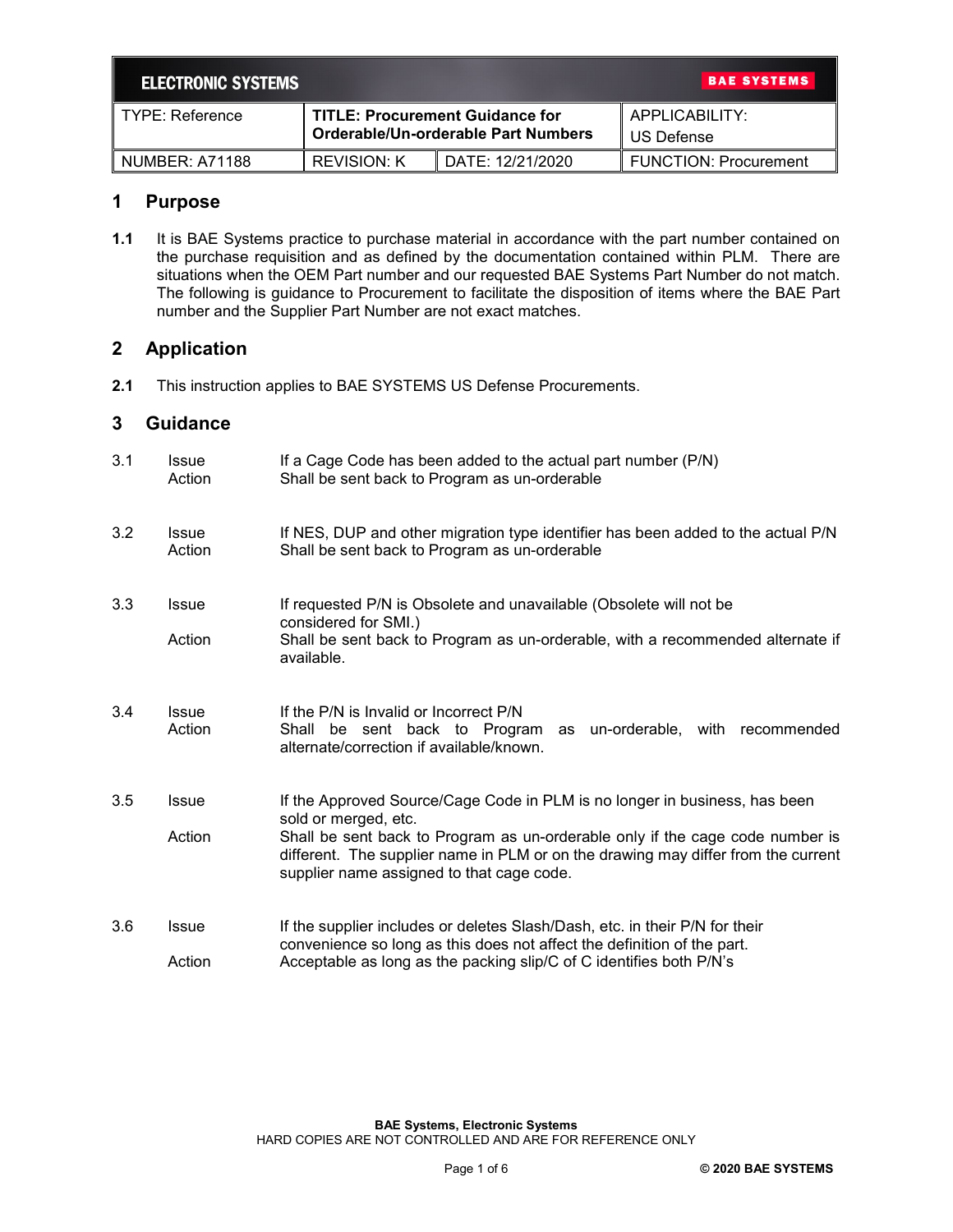|                        | <b>ELECTRONIC SYSTEMS</b> |                                                                                                                                                                                                                                                                                                                                                                                                                                                                                                                   |                                                                                                                                                       |                                                                                                                                                                                                       | <b>BAE SYSTEMS</b>                  |  |
|------------------------|---------------------------|-------------------------------------------------------------------------------------------------------------------------------------------------------------------------------------------------------------------------------------------------------------------------------------------------------------------------------------------------------------------------------------------------------------------------------------------------------------------------------------------------------------------|-------------------------------------------------------------------------------------------------------------------------------------------------------|-------------------------------------------------------------------------------------------------------------------------------------------------------------------------------------------------------|-------------------------------------|--|
| <b>TYPE: Reference</b> |                           |                                                                                                                                                                                                                                                                                                                                                                                                                                                                                                                   | <b>TITLE: Procurement Guidance for</b><br>Orderable/Un-orderable Part Numbers                                                                         |                                                                                                                                                                                                       | APPLICABILITY:<br><b>US Defense</b> |  |
|                        | NUMBER: A71188            |                                                                                                                                                                                                                                                                                                                                                                                                                                                                                                                   | <b>REVISION: K</b>                                                                                                                                    | DATE: 12/21/2020                                                                                                                                                                                      | <b>FUNCTION: Procurement</b>        |  |
| 3.7                    | Issue                     |                                                                                                                                                                                                                                                                                                                                                                                                                                                                                                                   | If Supplier P/N differs as a result of characters which are unallowable in BAE<br>Systems PLM:                                                        |                                                                                                                                                                                                       |                                     |  |
|                        |                           | <b>Dollar</b><br>Pipe<br>Tab<br><b>Tic</b><br>Tilde                                                                                                                                                                                                                                                                                                                                                                                                                                                               | Ampersand<br>Asterisk<br><b>Backslash</b><br>Carriage Return<br>Comma<br>Double Quote<br>Left Bracket<br>Less Than<br>Percent<br><b>Right Bracket</b> | &<br>Carriage Return<br>\$<br>$\mathbf{G}$<br><<br>%<br>Tab                                                                                                                                           |                                     |  |
|                        | Action                    |                                                                                                                                                                                                                                                                                                                                                                                                                                                                                                                   |                                                                                                                                                       | Shall be sent back to Program as un-orderable                                                                                                                                                         |                                     |  |
| 3.8                    | <b>Issue</b><br>Action    |                                                                                                                                                                                                                                                                                                                                                                                                                                                                                                                   |                                                                                                                                                       | If a Distributor P/N is called out rather than the OCM P/N<br>Shall be sent back to Program as un-orderable                                                                                           |                                     |  |
| 3.9                    | Issue<br>Action           | If item such as Software Licenses contains only a description of software<br>rather than a part number<br>Shall be sent back to Program as un-orderable                                                                                                                                                                                                                                                                                                                                                           |                                                                                                                                                       |                                                                                                                                                                                                       |                                     |  |
| 3.10                   | <b>Issue</b><br>Action    | If the Packaging identifier in the OCM's P/N is not defined in the BAE P/N or the<br>BAE P/N contains a different identifier; Packaging in this instance reflects the<br>media, such as tape and reel, bulk, waffle. It does not include the body/can size or<br>type which must be as specified.<br>The Part must be supplied in accordance with the packaging code on the<br>PO or for SMI parts as defined in the Forecast. The part is acceptable as long as<br>the packing slip/C of C identifies both PN's. |                                                                                                                                                       |                                                                                                                                                                                                       |                                     |  |
| 3.11                   | <b>Issue</b><br>Action    |                                                                                                                                                                                                                                                                                                                                                                                                                                                                                                                   | orderable P/N                                                                                                                                         | If a Supplier name or designation is added to the BAE P/N. For example<br>NHI-1538ETGW/T where NHI is the supplier and is not actually part of their<br>Shall be sent back to Program as un-orderable |                                     |  |
| 3.12                   | <b>Issue</b><br>Action    | If the Item is specified as standard such as DIN standard fastener and the<br>actual P/N provided/quoted by Supplier is different.<br>Part needs to be ordered and supplied as defined by BAE P/N                                                                                                                                                                                                                                                                                                                 |                                                                                                                                                       |                                                                                                                                                                                                       |                                     |  |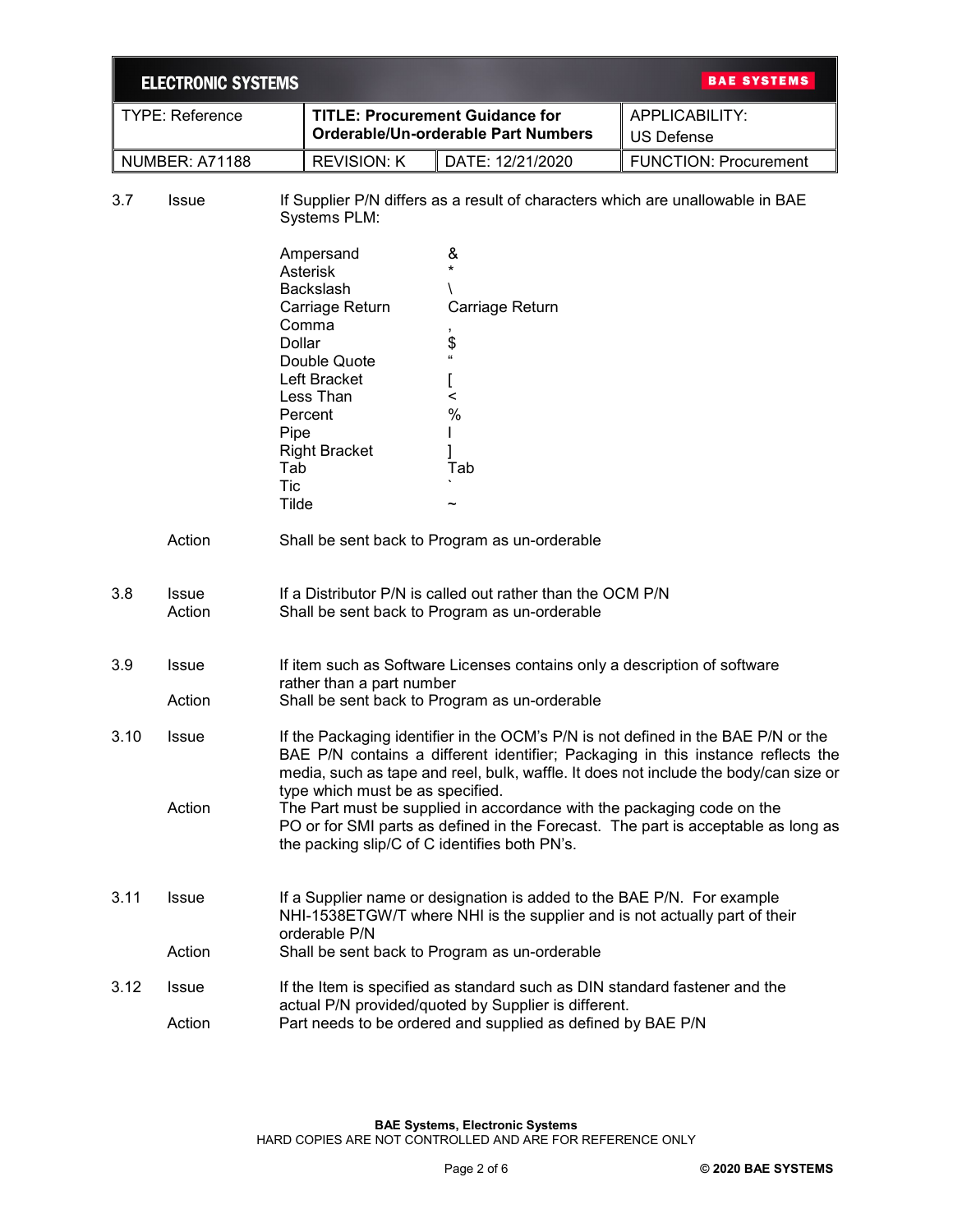|      | <b>ELECTRONIC SYSTEMS</b> |                                                                                                                                                                                                                                                                                                                |                    |                                                                               | <b>BAE SYSTEMS</b>                                                                   |  |
|------|---------------------------|----------------------------------------------------------------------------------------------------------------------------------------------------------------------------------------------------------------------------------------------------------------------------------------------------------------|--------------------|-------------------------------------------------------------------------------|--------------------------------------------------------------------------------------|--|
|      | <b>TYPE: Reference</b>    |                                                                                                                                                                                                                                                                                                                |                    | <b>TITLE: Procurement Guidance for</b><br>Orderable/Un-orderable Part Numbers | APPLICABILITY:<br><b>US Defense</b>                                                  |  |
|      | <b>NUMBER: A71188</b>     |                                                                                                                                                                                                                                                                                                                | <b>REVISION: K</b> | DATE: 12/21/2020                                                              | <b>FUNCTION: Procurement</b>                                                         |  |
| 3.13 | <b>Issue</b>              | If a "GFM" or "CFM" has been added to end of manufacturer's P/N in order<br>for the part to be procured and stocked as Government or Customer Furnished<br>Material                                                                                                                                            |                    |                                                                               |                                                                                      |  |
|      | Action                    | Acceptable for BAE Buyers as the intent of this is only to provide a vehicle to put<br>the items into inventory in accordance with DI-4067. It should be considered un-<br>orderable by our suppliers.                                                                                                         |                    |                                                                               |                                                                                      |  |
| 3.14 | <b>Issue</b>              | When ordering a Military Specification P/N (i.e. 5962 series and JM38510 series)<br>where the last character is an "X" as allowed by Mil-Spec, the different finish<br>options (A, B, C, etc.) are allowed.                                                                                                    |                    |                                                                               |                                                                                      |  |
|      | Action                    |                                                                                                                                                                                                                                                                                                                |                    | Acceptable as long as the packing slip/C of C identifies both P/N's           |                                                                                      |  |
| 3.15 | <b>Issue</b>              | For Military Active components such as 5962 series where the P/N was<br>loaded without the 5962 designator in PLM/Oracle or PLM/Oracle has the<br>5962 and the Mfr P/N does not.                                                                                                                               |                    |                                                                               |                                                                                      |  |
|      | Action                    | Acceptable as long as the packing slip/C of C identifies both P/N's                                                                                                                                                                                                                                            |                    |                                                                               |                                                                                      |  |
| 3.16 | <b>Issue</b>              | For Military Active components such as JM38510 series where the P/N was<br>loaded with M38510 in PLM/Oracle and Mfr P/N reflects JM38510 or loaded<br>with JM38510 in PLM/Oracle and Mfr P/N reflects M38510.                                                                                                  |                    |                                                                               |                                                                                      |  |
|      | Action                    | Acceptable as long as the packing slip/C of C identifies both P/N's                                                                                                                                                                                                                                            |                    |                                                                               |                                                                                      |  |
| 3.17 | <b>Issue</b>              | For Multiple Termination type items such as CRCW series that are available in<br>multiple terminations. Reference the drawing and drawing notes for acceptable<br>terminations.                                                                                                                                |                    |                                                                               |                                                                                      |  |
|      | Action                    | Acceptable with any termination as defined by drawing unless stated<br>otherwise.<br>Note: Review drawing and all drawing notes carefully for determination.                                                                                                                                                   |                    |                                                                               |                                                                                      |  |
| 3.18 | <b>Issue</b>              | For Military Specification Discrete components such as JANTX series that may<br>have many combinations from the OEMs:<br>PDM/Oracle reflects JANTX2N2222 - Mfr reflects 2N2222JANTX, or                                                                                                                        |                    |                                                                               |                                                                                      |  |
|      | Action                    | 2N2222-JANTX<br>Acceptable as long as the packing slip/C of C identifies both P/N's and lists the<br><b>JANTX</b>                                                                                                                                                                                              |                    |                                                                               |                                                                                      |  |
| 3.19 | <b>Issue</b>              | For a DSCC P/N or BAE P/N that cross references directly to a commercial item<br>but due to the size of the part, markings may not be complete or may be<br>nonexistent<br>Acceptable as long as the packing slip/C of C identifies both P/N's<br>Example: Small packages (SOT, TSSOP) where space is limited. |                    |                                                                               |                                                                                      |  |
|      | Action                    |                                                                                                                                                                                                                                                                                                                |                    |                                                                               |                                                                                      |  |
| 3.20 | <b>Issue</b>              |                                                                                                                                                                                                                                                                                                                | non-RoHS           |                                                                               | If the part specified is a RoHS P/N yet the clausing requires part to be supplied as |  |
|      | Action                    | Shall be sent back to Program as un-orderable                                                                                                                                                                                                                                                                  |                    |                                                                               |                                                                                      |  |

3.21 *Cancelled in Rev. K*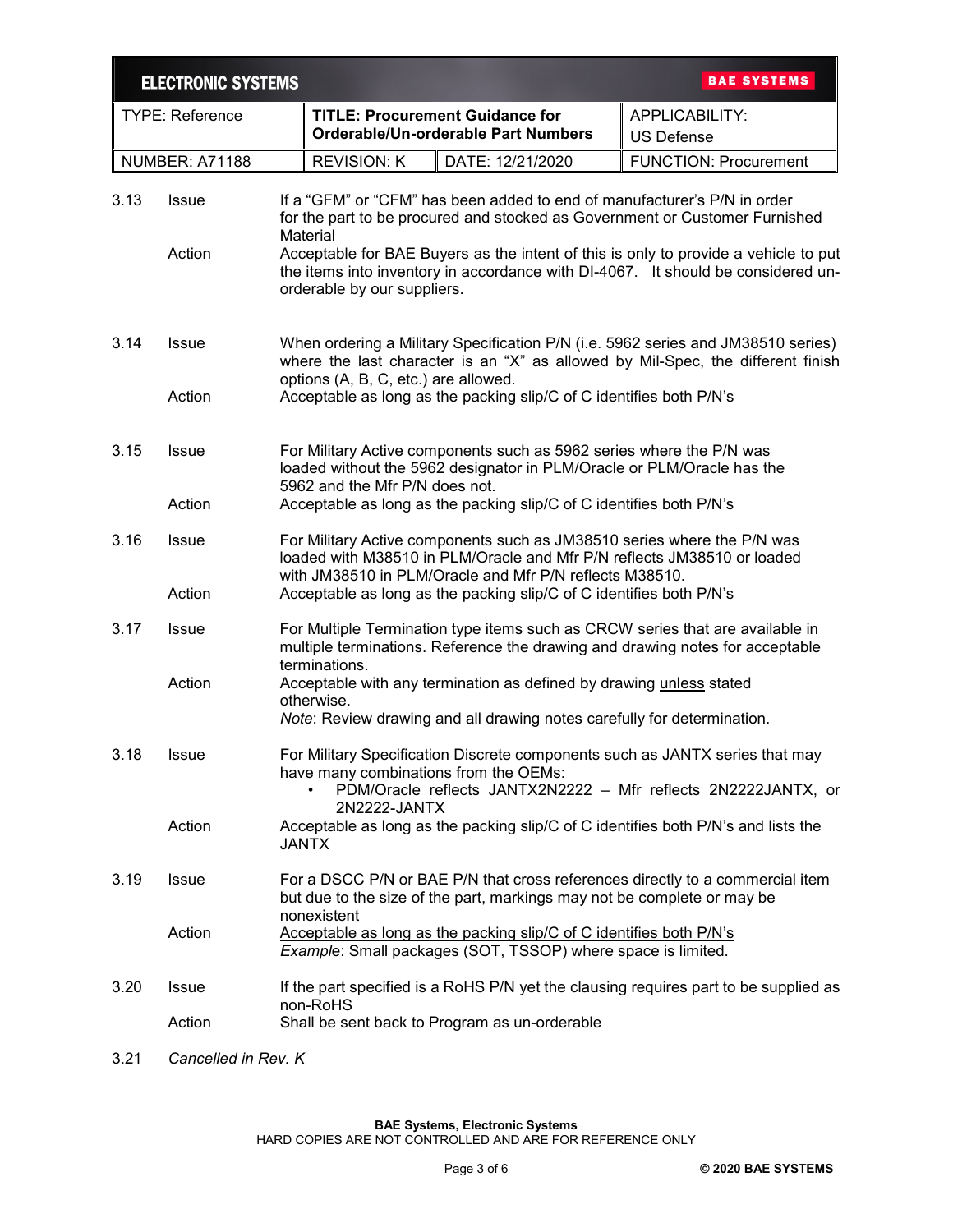|      | <b>BAE SYSTEMS</b><br><b>ELECTRONIC SYSTEMS</b>        |                                                                                                                                                                                                                                                                                                                                                                         |                                                                               |                                                                              |  |  |
|------|--------------------------------------------------------|-------------------------------------------------------------------------------------------------------------------------------------------------------------------------------------------------------------------------------------------------------------------------------------------------------------------------------------------------------------------------|-------------------------------------------------------------------------------|------------------------------------------------------------------------------|--|--|
|      | <b>TYPE: Reference</b>                                 |                                                                                                                                                                                                                                                                                                                                                                         | <b>TITLE: Procurement Guidance for</b><br>Orderable/Un-orderable Part Numbers | APPLICABILITY:<br><b>US Defense</b>                                          |  |  |
|      | NUMBER: A71188                                         | <b>REVISION: K</b>                                                                                                                                                                                                                                                                                                                                                      | DATE: 12/21/2020                                                              | <b>FUNCTION: Procurement</b>                                                 |  |  |
|      |                                                        |                                                                                                                                                                                                                                                                                                                                                                         |                                                                               |                                                                              |  |  |
| 3.22 | <b>Issue</b>                                           |                                                                                                                                                                                                                                                                                                                                                                         | NAS, MS, ANS identified and the standard supplied may differ.                 | For Dual Certified Hardware/Fastener type product where the standard such as |  |  |
|      | Action                                                 | Acceptable as long as the packing slip/C of C identifies both P/N's                                                                                                                                                                                                                                                                                                     |                                                                               |                                                                              |  |  |
| 3.23 | <b>Issue</b>                                           | If multiple OEM sources are identified as acceptable in PLM but the<br>requisition restricts the procurement to only one specific source                                                                                                                                                                                                                                |                                                                               |                                                                              |  |  |
|      | Action                                                 | Shall be sent back to Program as un-orderable. Should be put on unique<br>drawing or input as vendor item if the other sources are not permitted.<br>Example: Multiple Mfrs are on drawing or QPL; BAE Requests one Mfr only                                                                                                                                            |                                                                               |                                                                              |  |  |
| 3.24 | Issue                                                  | Drawing Type may have been used.                                                                                                                                                                                                                                                                                                                                        | If the drawing/requirement is not understood or if it appears the incorrect   |                                                                              |  |  |
|      | Action                                                 |                                                                                                                                                                                                                                                                                                                                                                         | Shall be sent back to Program for clarification/correction                    |                                                                              |  |  |
| 3.25 | <b>Issue</b>                                           | If Distributor uses the P/N for internal purposes such as to identify value<br>add services, Site Agreements (SSG). This is supplier specific and pertains to                                                                                                                                                                                                           |                                                                               |                                                                              |  |  |
|      | Action                                                 | Avnet.<br>Acceptable as long as the packing slip/C of C identifies both P/N's<br>Note: per PSPG 11, BAE P/N is not allowed to have this in their P/N                                                                                                                                                                                                                    |                                                                               |                                                                              |  |  |
| 3.26 | <b>Issue</b>                                           | For Equivalents or other similar type items where no drawing and/or<br>documentation is available for the supplier                                                                                                                                                                                                                                                      |                                                                               |                                                                              |  |  |
|      | Action                                                 | Shall be sent back to Program as un-orderable<br>**For BAE P/N's: If no drawing is attached to P/N in PLM, it is un-orderable                                                                                                                                                                                                                                           |                                                                               |                                                                              |  |  |
| 3.27 | <b>Issue</b>                                           | If on the packing slip, the BAE Part Number incorporates either /- or / Rev<br>as a suffix. This is Supplier specific and pertains to Avnet.                                                                                                                                                                                                                            |                                                                               |                                                                              |  |  |
|      | Action                                                 | Acceptable                                                                                                                                                                                                                                                                                                                                                              |                                                                               |                                                                              |  |  |
| 3.28 | Issue                                                  | The OCM requires the use of a suffix or prefix on an OCM orderable part<br>number to provide direction to their manufacturing site. (ie Maxim GG8/GH9 for                                                                                                                                                                                                               |                                                                               |                                                                              |  |  |
|      | Action                                                 | manufacturing site/process or International Rectifier RH for tin lead solder)<br>It is acceptable for this suffix / prefix to be added to the OCM orderable<br>part number for ordering purposes only. It is acceptable for packing slip to<br>reference OCM orderable part with ordering suffix or prefix, as long as it<br>also contains the BAE Item Number ordered. |                                                                               |                                                                              |  |  |
| 3.29 | <b>Issue</b><br>the same OCM/original design authority |                                                                                                                                                                                                                                                                                                                                                                         | When the cage code differs from that indicated in PLM but is reflective of    |                                                                              |  |  |
|      | Action                                                 |                                                                                                                                                                                                                                                                                                                                                                         | Acceptable (This rule does not apply to Value Add Suppliers)                  |                                                                              |  |  |
| 3.30 | <b>Issue</b>                                           | If a BAE Systems P/N under CAGE CODE 94117 contains preceding zeros (0)<br>on the BOM, I.E. XXXXXXXP007 and the drawing reflects XXXXXXXP7<br>without the preceding zeros that is acceptable.                                                                                                                                                                           |                                                                               |                                                                              |  |  |
|      | Action                                                 | Acceptable                                                                                                                                                                                                                                                                                                                                                              |                                                                               |                                                                              |  |  |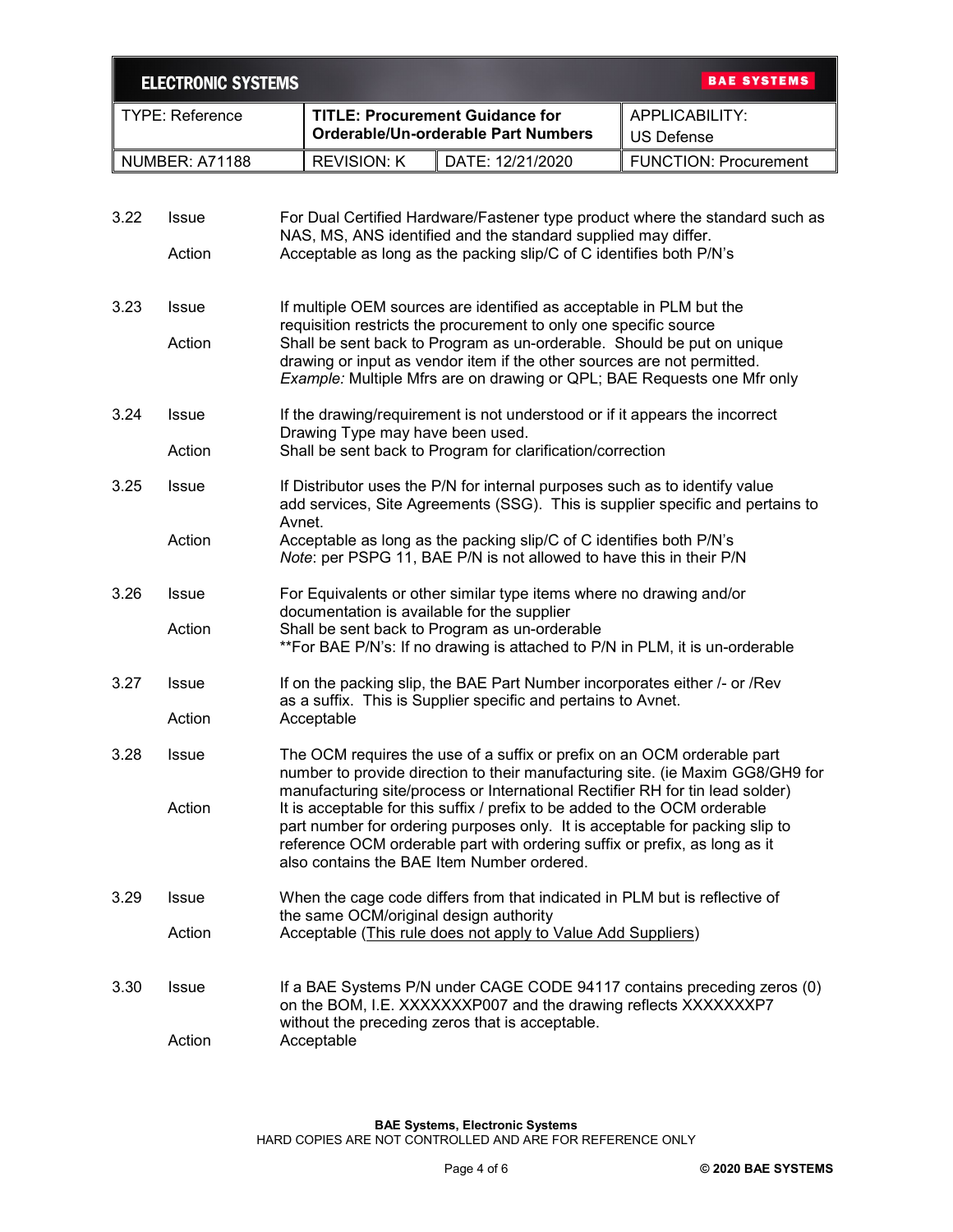|                        | <b>ELECTRONIC SYSTEMS</b> |                                                                                                                                                                                                                                                                                                                                                                                                                                               |                                                                               |                  | <b>BAE SYSTEMS</b>                                                          |  |
|------------------------|---------------------------|-----------------------------------------------------------------------------------------------------------------------------------------------------------------------------------------------------------------------------------------------------------------------------------------------------------------------------------------------------------------------------------------------------------------------------------------------|-------------------------------------------------------------------------------|------------------|-----------------------------------------------------------------------------|--|
| <b>TYPE: Reference</b> |                           |                                                                                                                                                                                                                                                                                                                                                                                                                                               | <b>TITLE: Procurement Guidance for</b><br>Orderable/Un-orderable Part Numbers |                  | APPLICABILITY:<br><b>US Defense</b>                                         |  |
|                        | <b>NUMBER: A71188</b>     |                                                                                                                                                                                                                                                                                                                                                                                                                                               | <b>REVISION: K</b>                                                            | DATE: 12/21/2020 | <b>FUNCTION: Procurement</b>                                                |  |
| 3.31                   | <b>Issue</b>              | For hardware, a manufacturer requires a suffix or prefix added to their part<br>number to ensure supply of DFAR Specialty Metals compliant parts and there is<br>no difference in specification of the part or cage code of supplier.<br>Acceptable as long as the packing slip/C of C identifies both P/N's                                                                                                                                  |                                                                               |                  |                                                                             |  |
|                        | Action                    |                                                                                                                                                                                                                                                                                                                                                                                                                                               |                                                                               |                  |                                                                             |  |
| 3.32                   | <b>Issue</b>              | When a VICD drawing does not specify value-add in the body of the<br>drawing, but attaches a supplier datasheet for reference only, the Buyer can<br>purchase the parts per the supplier part number specified, without validating the                                                                                                                                                                                                        |                                                                               |                  |                                                                             |  |
|                        | Action                    | datasheet with the supplier.<br>Acceptable                                                                                                                                                                                                                                                                                                                                                                                                    |                                                                               |                  |                                                                             |  |
| 3.33                   | <b>Issue</b>              | When BAE Systems is not the Design Authority on a drawing and the<br>drawing specifies a "Suggested Source(s) of Supply". The Suggested source<br>of supply is the required source. The Supplier shall quote to the Suggested<br>Source listed on the drawing. If the Suggested Source is no longer viable,<br>Supplier may quote a part compliant to any qualified source of supply in                                                       |                                                                               |                  |                                                                             |  |
|                        | Action                    | our ASL.<br>If the Suggested Source is no longer viable, SE will notify BAE CE and PE for<br>concurrence of the alternate supplier. Alternate source is not acceptable<br>without concurrence or if the Suggested Source can still supply the part. Part will<br>be returned to the Supplier.<br>NOTE: For BAE Systems drawings, The "Suggested Source(s) of Supply"<br>is the ONLY source(s) of Supply without further review and approvals. |                                                                               |                  |                                                                             |  |
|                        |                           |                                                                                                                                                                                                                                                                                                                                                                                                                                               |                                                                               |                  |                                                                             |  |
| 3.34                   | <b>Issue</b>              |                                                                                                                                                                                                                                                                                                                                                                                                                                               | drawing revision.                                                             |                  | The SMI release for delivery of product references a down level BAE Systems |  |
|                        | Action                    | There are several drawing types that can be affected by a P or dash condition<br>additions. If the delta(s) between the currently released drawing revision in PLM<br>and the drawing revision identified on the paperwork is due to a P or dash condition<br>additions, then the paperwork is acceptable. Specific attention must be given to<br>section 3, which is titled 'Requirements', of the drawing.                                  |                                                                               |                  |                                                                             |  |